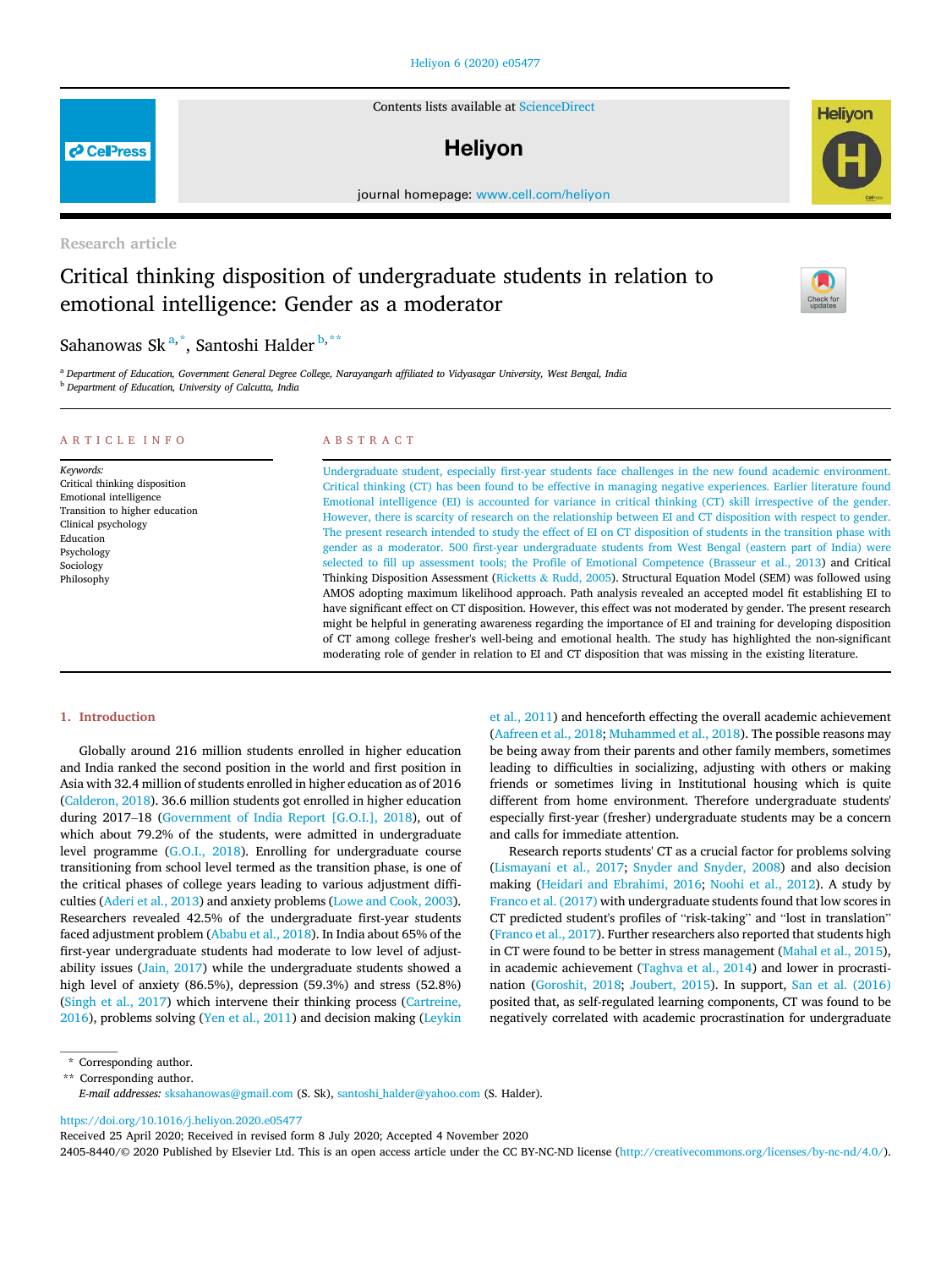students (San et al., 2016) and it was also found to be an effective predictor for social adjustment (Hashemiannejad et al., 2016). Moreover, it was more effective than cognitive factors like intelligence in preventing negative life event of college students' and community adults (Butler et al., 2017). Hence it is evident that CT should be given priority in higher education (Facione, 2010) as also supported by philosophers who claimed that CT is the fundamental goal of learning and central to higher education (Ghanizadeh and Moafian, 2011).

Delphi study (1990) has proposed mainly two forms of CT, i.e., CT skill and CT disposition. CT skill is person's ability to do something, but may or may not demonstrate the ability, while CT disposition is habitual behavioural inclination what people actually demonstrate. It is considered as "consistent internal motivation to engage problems and make decisions by using CT" (Facione, 2000, p. 65). The prerequisite for the development of CT is to create an effective context and background for disposition towards it (Khandaghi et al., 2011). It is reported that the training framework for CT without enough dispositions would fail (Khandaghi and Pakmehr, 2012). CT dispositions, attitudes, and habits constitute the intellectual character of students (Kang, 2015) and it is a reliable indicator of how likely a person thinks critically (Bensley, 2006). Hence the researchers intend to consider CT disposition an important factor as also put forward by Facione et al. (2001) that CT disposition is, "discipline neutral and comprises a generalizable description of the ideal critical thinker across multiple contexts and situations" (p.2, as cited in Kang, 2015).

# *1.1. Emotional Intelligence and Critical Thinking*

Neurologist Damasio (2005) pointed out that emotion is the key element and central to the process of rational thought. On the other hand Professor of psychology, Pinker (1997) claimed that reasoning is driven by emotions. In accordance Goleman (1998) emphasizes that emotions and thoughts should not be considered as different concepts, because emotions form the basis of thoughts. Damasio (2000) further stated that all human behaviour is influenced by emotion so for a behavioural disposition; the CT disposition should be affected by emotion. Brookfield (1987) believe that emotion is central to CT, so it can be assumed that EI would be associated with CT as also supported by empirical research. The earlier researchers showed a positive reciprocal association between EI and CT skill for Iranian EFL (English as Foreign Language) learners (Afshar and Rahimi, 2014; Ghanizadeh and Moafian, 2011) and Iranian nursing students (Vahedi et al., 2015). CT disposition was also positively associated with EI of Malaysian graduate students (Kang, 2015). Further, EI had a significant effect on CT skill for Iranian EFL learners (Ghanizadeh and Moafian, 2011) and teachers (Ebrahimi and Moafian 2012) and nurses (Madadkhani and Nikoogoftar, 2015). Both the CT skill (Vahedi et al., 2015) and disposition (Kang, 2015; Stedman and Andenoro, 2007) were found to be significantly associated with EI. Dutoğlu and Tuncel (2008) reported that an individual with advanced CT abilities was also likely to have high EI for nursing students (Kaya et al., 2018). It was also found that emotional literacy program designed to develop emotion-related skills can promote overall academic learning by enhancing abstract reasoning and CT (Brackett and Katulak, 2007). Not only overall EI but also some of its factors were also found to be effective for CT, e.g., Saremi and Bahdori (2015) reported two of the factors, i.e., social skills and flexibility effective for CT skill of the school principals. In contrast with existing study, Nosratinia and Sarabchian (2013) showed that CT skill was negatively correlated with EI of EFL learners, while few studies revealed no significant association between EI and CT skill of Iranian first-year medical students (Haghani et al., 2011) and students with auditory, reading, and kinaesthetic learning styles (Leasa, 2018). Further, Hasanpour et al. (2018) revealed that CT skill had no significant relation with all the factors of Bar-On EQ, except empathy of nursing students. Most of the studies' reported concerns over CT skills. Though all the studies with CT disposition reported a positive association with EI but studies reported causal relation with regression effect. Even a limited

number of studies measured the disposition with well-validated Critical Thinking Disposition Scale (Ricketts & Rudd, 2005), in terms of engagement, cognitive maturity and innovativeness. Further, no study has been found where CT disposition was evaluated for higher education students in the transition phase with respect to their EI. Hence the present research intends to explore these issues with a focus on Indian context conducted in the eastern part of India which is one of the most populated states with a cosmopolitan culture.

#### *1.2. Gender, Critical Thinking and Emotional Intelligence*

Investigations over gender differences on CT measures revealed conflicting results across various geographical locations with varied nature of samples. Some studies reported no significant gender differences (Kang, 2015; Sulaiman et al., 2017) while some found male (Rodzalan and Saat, 2015) and some showed female (Ahmad and Duskri, 2018; Turan, 2016; Vahedi et al., 2015) was comparatively better in CT. Inconsistent results were also found over gender differences in EI. Though few studies reported that gender does not make any differences in EI (e.g., Nasir and Masrur, 2010; Shehzad and Mahmood, 2013), some studies reported in favour of males (e.g., Ahmad et al., 2009) while most studies reported females to be higher in EI (e.g., Fernández-Berrocal et al., 2012; Joseph and Newman, 2010; Kant, 2019; Meshkat and Nejati, 2017; Naghavi and Redzuan, 2011). People with high EI are found to be good in problem-solving (Deniz, 2013), are more confident (Upadhyaya, 2006) and skilled communicator (2023Lakshmi, 2016; Marzuki et al., 2015) which are described as disposition or inclinations of CT (Irani et al., 2007). Further, Fernández-Berrocal et al. (2012) reported that female possess greater emotional knowledge. It was found that emotional knowledge plays an important role in decision making (Bratianu, 2015) and CT dispositions are also helpful in making confident decisions (Irani et al., 2007). Therefore, it can be assumed that that EI may have stronger effect on CT disposition for female, though, researchers (e.g., Ebrahimi and Moafian, 2012; Ghanizadeh and Moafian, 2011) reported non-significant moderation role of gender in between EI and CT skill. However, theoretical assumptions regarding gender role in relation to EI and CT disposition were contradicted by the empirical outcomes of relationship between EI and CT skill (Ebrahimi and Moafian, 2012; Ghanizadeh and Moafian, 2011). Hence this calls for further exploration; Whether or not gender would play a consistent non-significant moderating role in relation to EI and CT disposition as found for EI and CT skill in earlier literature.

#### 2. Objective and Hypothesis

Researchers wanted to study the effect of EI on CT disposition of the students during their transition to higher education. Another objective was to explore whether or not the effect of EI on CT disposition will vary with respect to gender.

On the basis of previous literature, it was hypothesised that there will be a positive significant effect of EI on CT disposition. Following the theoretical justification (e.g., Deniz, 2013; Irani et al., 2007; Joseph and Newman, 2010; Kant, 2019; Meshkat and Nejati, 2017; Upadhyaya, 2006) it was expected that effect of EI on CT disposition will vary with respect to gender. The hypothetical framework of the present study is shown in Figure 1.



Figure 1. Hypothetical Framework of the Proposed Study.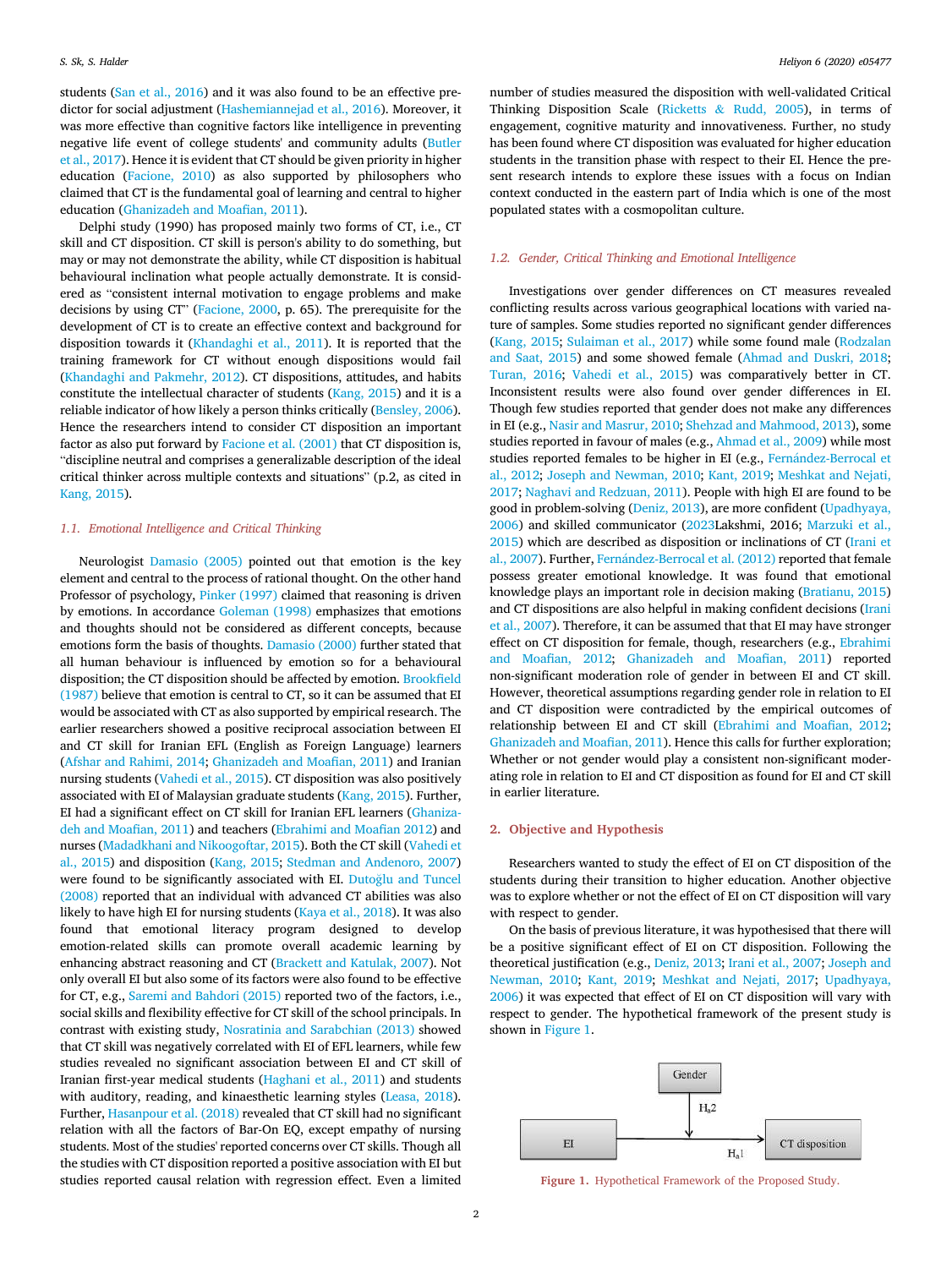# 3. Methodology

#### *3.1. Design and Participants*

A descriptive cross-sectional study was designed to examine the effect of EI on CT disposition with respect to gender. Five hundred  $(N = 500)$ first<sup>-</sup> year (fresher) undergraduate willing students (male  $=$  54.6%; female = 45.4%; age 18–21;  $M = 18.98$ ,  $SD = 0.82$ ) participated in the study. Sample size was calculated following Yamane's formula (1967) [*n*  $N = N/1 + N(e^2)$ ]. 400 students were required for proper representation of the population of first-year undergraduate students in India. To account for more precision, the number of participants was increased to 500.

#### *3.2. Measuring Tools*

Data were collected implementing adopted Profile of Emotional Competence (PEC; Brasseur et al., 2013) and Critical Thinking Disposition Assessment (EMI; Ricketss and Rudd, 2005). Details of the tools are as follows:

# *3.2.1. Pro*fi*le of Emotional Competence (Brasseur et al., 2013)*

The questionnaire comprised of 50 items and ten sub-scales (5 for intrapersonal 5 for interpersonal) with five core emotional competencies (i.e., identification, understanding, expression/listening, regulation and use of emotions). In a five-point rating scale (1– strongly disagree to 5–strongly agree), the total score ranged from 50-250, with higher scores reflecting greater EI. The scale indicated good internal consistency of the sub-scales (0.60 *to* .83) and very good consistency of the two factors (0.84) and of the total score (0.88). The reliability of the intrapersonal EI score was 0.86, interpersonal EI score was 0.89 and of the total EI score was 0.92.

#### *3.2.2. Critical Thinking Disposition Assessment (Ricketss and Rudd, 2005)*

The scale consists of 26 items based on three constructs, namely, engagement, cognitive maturity, and innovativeness, derived primarily from the work of Facione (1990). It is also termed as UF-EMI (University of Florida- Engagement, Cognitive Maturity and Innovativeness assessment). EMI scale is measured on a five-point likert type scale with 1 representing 'strongly disagree', and 5 representing 'strongly agree'. Reliability estimates for original EMI was with the accepted range; for Engagement 0.91, for Maturity 0.79, for Innovativeness 0.80 and Total 0.94.

#### *3.3. Translation and Standardization of the Tools*

The two measures were translated into Bengali for regional convenience. Blind back-translation from English to Bengali and Bengali to English was done. The final version has been finalised on the basis of the consensuses from three independent raters regarding the conceptual similarities of the items in both languages. Percentage of agreement was 81% and 87% for EI and CT disposition scale respectively. A pilot study was conducted for standardization of tools with 100 students. For CT disposition, item – total correlation range was found to be 0.25–0.71 and Cronbach alpha for the full scale was 0.84. For EI scale item-total correlations ranged from 0.20 to 0.55 and Cronbach alpha for the full scale was 0.84. In the EI scale, one item was deleted due to its low validity with dimension total and total dimensions.

#### *3.4. Data Collection Procedure*

The sample was collected from randomly selected eleven undergraduate colleges and two undergraduate sections of a state university from three districts of West Bengal, i.e. Kolkata, South and North 24 Parganas (i.e. Eastern part of India). The students were selected from general education background excluding the professional courses (i.e. vocational, medical or engineering courses). Permission was sought from

the institutional appropriate authority and informed consent was retrieved from each study participants. Necessary information regarding the study was provided and confidentiality was assured. Only willing participants were finally included in the study. The research was approved by the University of Calcutta Research Advisory Committee (RAC).

#### *3.5. Statistical Techniques*

Descriptive statistics, like mean, standard deviation (SD) and percentage as well as inferential statistics, i.e., bivariate correlation (Pearson's product moment) between exogenous (EI) and endogenous variable (CT disposition), were conducted using SPSS version 15. In order to estimate the effect of EI on CT disposition latent variable Structural Equation Model (SEM) was followed using AMOS version 22. Further, moderation effect of gender was evaluated by multi-group moderation analysis using Chi-square (χ2) difference test with the help of '*Stats tool package*' (Gaskin, 2012).

# 4. Result and Interpretation

#### *4.1. Normality of the Data*

Normality of measures was ensured by skewness (Sk) and kurtosis (Ku) (Table 1). For EI skewness and kurtosis were 0.180 and 0.612 respectively and for CT disposition skewness and kurtosis were *-*0.420 and *0*.385 respectively and these values were in acceptable range according to Byrne (2010) ( $Sk = \pm 2$ ;  $Ku = \pm 7$ ).

The z score (*absolute Sk or Ku/SE*) of EI was  $0.180/0.109 = 1.65$  $(z<\pm 1.96)$  for Sk and  $0.612/0.218 = 2.94 (z<\pm 3.29)$  for Ku. Further, z score of CT disposition was,  $-0.420/0.109 = -3.85$  ( $z > \pm 3.29$ ) for Sk and 0.385/0.218 =  $1.76$  ( $z < \pm 1.96$ ) for Ku. The values can be considered as relatively normal distribution for a large sample  $(N > 300)$  (Kim, 2013).

#### *4.2. Descriptive and Correlational Analysis*

Findings in Tables 2 and 3 revealed that mean and SD were,  $M =$ 159.62,  $SD = 17.97$  for EI and  $M = 93.36$ ,  $SD = 12.63$  for CT disposition. For male participants' mean and SD were,  $M = 161.58$ ,  $SD = 17.90$  for EI and  $M = 94.18$ ,  $SD = 12.66$  for CT disposition. For female participants mean and SD were,  $M = 157.25$ ,  $SD = 17.97$  for EI and  $M = 92.38$ ,  $SD =$ 12.55 for CT disposition. Correlational analysis revealed a (Table 3) significant positive relation between EI and CT disposition  $(r = 0.47, p <$ 0.01).

#### *4.3. Model Fit*

Model fit was confirmed with common goodness-of-fit (GOF) indices like ratio between Chi-square and the degree of freedom (CMIN/DF  $=$ χ2/df), Root-Mean-Square Error of Approximation (RMSEA), Goodness of Fit Index (GFI) and Adjusted Goodness of Fit Index (AGFI) and Comparative Fit Index (CFI) to validate the compatibility with the obtained empirical data.

In the model fit, Chi-square (χ2) ratio to degree of freedom (χ2*/df)* should not exceed 3 (Byrne, 2006; Xiong et al., 2015). The recommended range is as high as 5.0 to as low as 2.0 (Hooper et al., 2008; Tabachnick and Fidell, 2007). RMSEA should be 0.05 or less (Arbuckle, 2005) but upper limit of 0.07 seems to be accepted (Hooper et al., 2008; Steiger, 2007). GFI and AGFI should be 0.9 or more (Awang, 2012; Hooper et al., 2008), though value of 0.80 is acceptable (Chin and Todd, 1995 as cited in Rivers et al., 2013). CFI should be more than 0.9 (Hooper et al., 2008), though 0.80 or more represent a good fit (Browne and Cudeck, 1993; as cited in Chinda et al., 2012).

In the present study number of distinct sample moment was 91 and the number of distinct parameters to be estimated was 27, hence the degree of freedom was  $(91-27) = 64$ . Initial model fit (Model 1) indices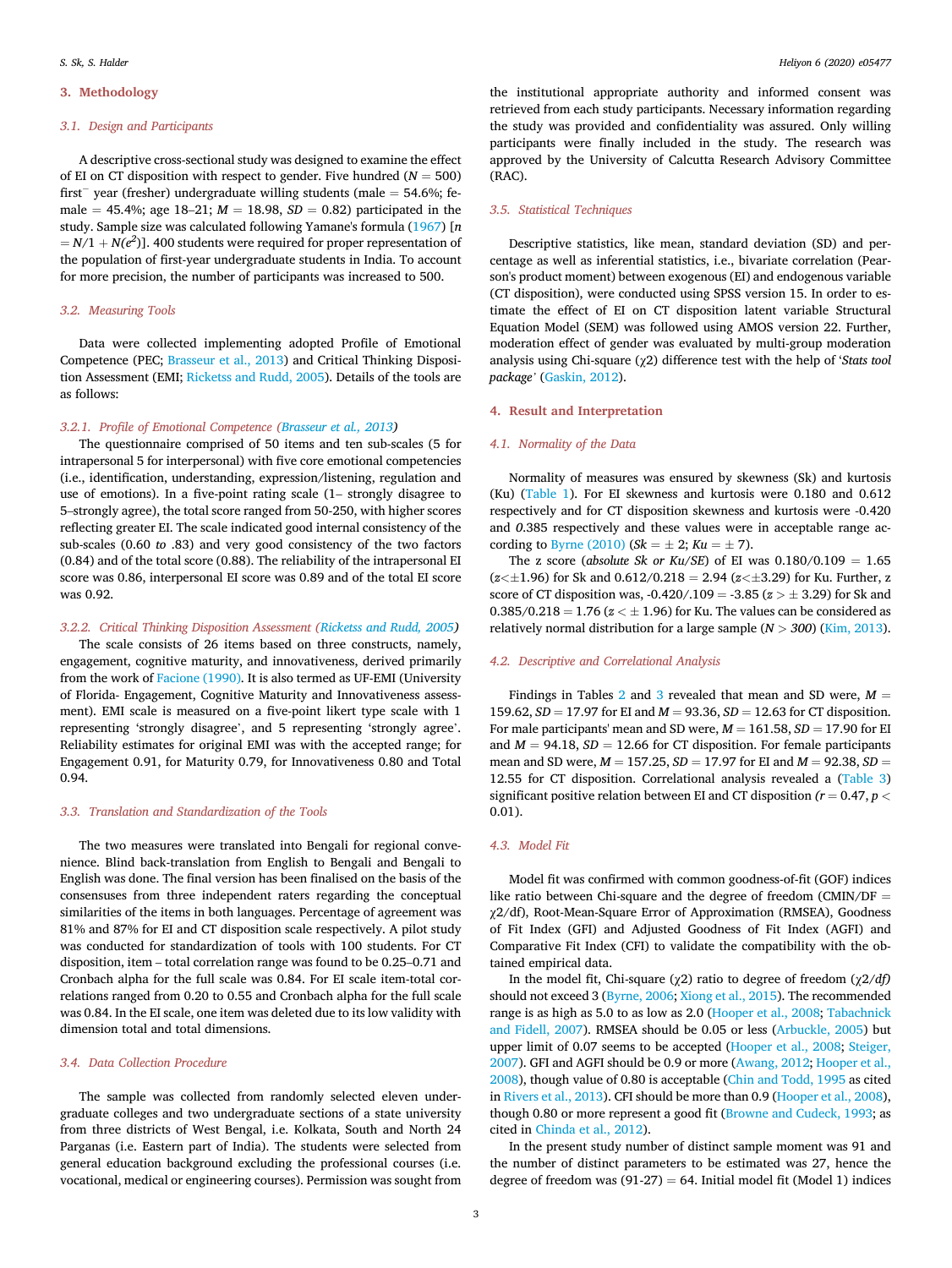# Table 1. Skewness and Kurtosis of the Variables under Study.

|                      | EI                   | CT disposition         |
|----------------------|----------------------|------------------------|
| Skewness             | 0.180                | $-0.420$               |
| $Z = SK/error$ of Sk | $0.180/0.109 = 1.65$ | $-0.420/0.109 = -3.85$ |
| Kurtosis             | 0.612                | 0.385                  |
| $Z = Ku/error$ of Ku | $0.612/0.218 = 2.94$ | $0.385/0.218 = 1.76$   |

#### Table 2. Descriptive Statistics of the Variables under Study with Respect to Gender.

| Stat.  | EI               |                    |                   | CT disposition   |                    |                   |  |
|--------|------------------|--------------------|-------------------|------------------|--------------------|-------------------|--|
|        | Male $(n = 273)$ | Female $(n = 227)$ | Total $(N = 500)$ | Male $(n = 273)$ | Female $(n = 227)$ | Total $(N = 500)$ |  |
| Mean   | 161.58           | 157.25             | 159.62            | 94.18            | 92.38              | 93.36             |  |
| Median | 161              | 157                | 159               | 94               | 94                 | 94                |  |
| SD     | 17.903           | 17.810             | 17.973            | 12.661           | 12.555             | 12.632            |  |
| S.E    | 1.084            | 1.182              | 0.804             | 0.766            | 0.833              | 0.565             |  |
| Sk     | 0.031            | 0.3368             | 0.180             | $-0.287$         | $-0.599$           | $-0.420$          |  |
| Ku     | 0.902            | 0.518              | 0.612             | $-0.018$         | 0.837              | 0.385             |  |
| Rang   | $85 - 212$       | $104 - 210$        | 85-212            | $61 - 125$       | $50 - 121$         | $50 - 125$        |  |

Table 3. Mean, Standard Deviation and Correlational Matrix of the Study Variables.

| Variables | M      | SD     | 1            | $\overline{2}$ | 3            | 4            | 5            | 6            | 7            | 8            | 9            | 10           | 11           | 12           | 13             | 14           | 15 |
|-----------|--------|--------|--------------|----------------|--------------|--------------|--------------|--------------|--------------|--------------|--------------|--------------|--------------|--------------|----------------|--------------|----|
| $EI-1$    | 17.53  | 2.974  | $\mathbf{1}$ |                |              |              |              |              |              |              |              |              |              |              |                |              |    |
| $EI-2$    | 15.57  | 3.683  | $.46***$     | $\mathbf{1}$   |              |              |              |              |              |              |              |              |              |              |                |              |    |
| $EI-3$    | 15.18  | 3.425  | $.28**$      | $.22**$        | $\mathbf{1}$ |              |              |              |              |              |              |              |              |              |                |              |    |
| $EI-4$    | 16.24  | 3.853  | $.33**$      | $.33**$        | $.30**$      | $\mathbf{1}$ |              |              |              |              |              |              |              |              |                |              |    |
| $EI-5$    | 15.31  | 2.662  | $.20**$      | .07            | $.11*$       | $.20**$      | $\mathbf{1}$ |              |              |              |              |              |              |              |                |              |    |
| EI-6      | 15.91  | 3.066  | $.33**$      | $.28**$        | $.21**$      | $.23**$      | .05          | $\mathbf{1}$ |              |              |              |              |              |              |                |              |    |
| $EI-7$    | 15.46  | 3.049  | $.28**$      | $.21**$        | $.21**$      | $.22**$      | .04          | $.42**$      | $\mathbf{1}$ |              |              |              |              |              |                |              |    |
| EI-8      | 16.95  | 3.072  | $.15***$     | .07            | $.17**$      | $.16***$     | $.11*$       | $.23**$      | $.20**$      | $\mathbf{1}$ |              |              |              |              |                |              |    |
| $EI-9$    | 15.91  | 3.348  | $.26**$      | $.20**$        | $.22**$      | $.38**$      | $.12**$      | $.34***$     | $.34***$     | $.32**$      | $\mathbf{1}$ |              |              |              |                |              |    |
| EI-10     | 15.53  | 3.124  | $.21**$      | .07            | $.23**$      | $.32**$      | $.17**$      | $.20**$      | $.27**$      | $.14***$     | $.44***$     | $\mathbf{1}$ |              |              |                |              |    |
| EI-T      | 159.62 | 17.973 | $.63***$     | $.55***$       | $.18**$      | $.65***$     | $.35**$      | $.59**$      | $.57**$      | $.45**$      | $.66***$     | $.54***$     | $\mathbf{1}$ |              |                |              |    |
| $CT-1$    | 39.15  | 6.287  | $.28**$      | $.17**$        | $.54**$      | $.31***$     | $.32**$      | $.20**$      | $.28**$      | $.32**$      | $.41***$     | $.38**$      | $.51***$     | $\mathbf{1}$ |                |              |    |
| $CT-2$    | 28.26  | 4.193  | $.13**$      | $.09*$         | .01          | $.23**$      | $.31**$      | $.10*$       | $.16***$     | $.15***$     | $.24***$     | $.19**$      | $.29**$      | $.52**$      | $\overline{1}$ |              |    |
| $CT-3$    | 25.95  | 4.313  | $.19**$      | $.10*$         | .08          | $.23**$      | $.35**$      | $.11*$       | $.12**$      | $.24***$     | $.26***$     | $.27**$      | $.34***$     | $.70**$      | $.51**$        | $\mathbf{1}$ |    |
| CTD-T     | 93.36  | 12.632 | $.25**$      | $.15***$       | $.13**$      | $.31**$      | $.38**$      | $.17**$      | $.23**$      | $.30**$      | $.37**$      | $.35***$     | $.47**$      | $.91**$      | $.77*$         | $.86***$     |    |

*Note.* EI-1 = Identification of own emotions; EI-2 = Understanding of own emotions; EI-3 = Expression of own emotions; EI-4 = Regulation of own emotions; EI-5 = Utilization of own emotions; EI-6 = Identification of others' emotions; EI-7 = Understanding of others' emotions; EI-8 = Listening to others' emotions; EI-9 = Regulation of others' emotions; EI-10 = Utilization of others' emotions; EI-T = Emotional intelligence total; CT-1 = Engagement, CT-2 = Cognitive maturity, CT-3 = Innovativeness,  $CTD-T = Critical$  thinking disposition total.

\*\**p* < 0.01. \**p* < 0.

were not within the acceptable level, Chi-square ( $\chi$ 2) = 306.052, *p* < .001; CMIN/DF =  $\chi$ 2/df = 306.052/64 = 4.782; RMSEA = .08; GFI = .90;  $AGFI = 0.86$  and CFI = 0.84. Modification Indices (*MI*) suggested that there were correlated error terms between EI-1 and EI-2 ( $e1 < -> e2$ ; MI = 50.694) and between EI-6 and EI-7 ( $e6 <$  -> $e7$ ; MI = 28.299). Error terms were allowed to correlate and then results showed an improved model fit (Model 2) where Chi-square value  $(\chi 2) = 218.629$ ,  $p < .001$ , was significant, indicating the model is not adequate. Since the chi-square statistics (χ*2*) is sensitive to sample size. Chi-Square statistics nearly always reject the model when large samples are used (Hooper et al., 2008).

# Table 4. Acceptable and Observed Values of SEM Indices.

| Model-fit indices | Model-1 | Model-2 | Model-3 | Acceptable fit indices |
|-------------------|---------|---------|---------|------------------------|
| Chi-sq/df         | 4.782   | 3.526   | 2.306   | <3/5                   |
| <b>RMSEA</b>      | .08     | .07     | .05     | $\leq$ 0.05/0.08       |
| P-close           | .000    | .000    | .000    | < 0.05                 |
| GFI               | .90     | .935    | .916    | $\geq 0.9$             |
| <b>AGFI</b>       | .86     | .90     | .877    | >0.09/0.08             |
| <b>CFI</b>        | .84     | .90     | .896    | $\geq 0.9$             |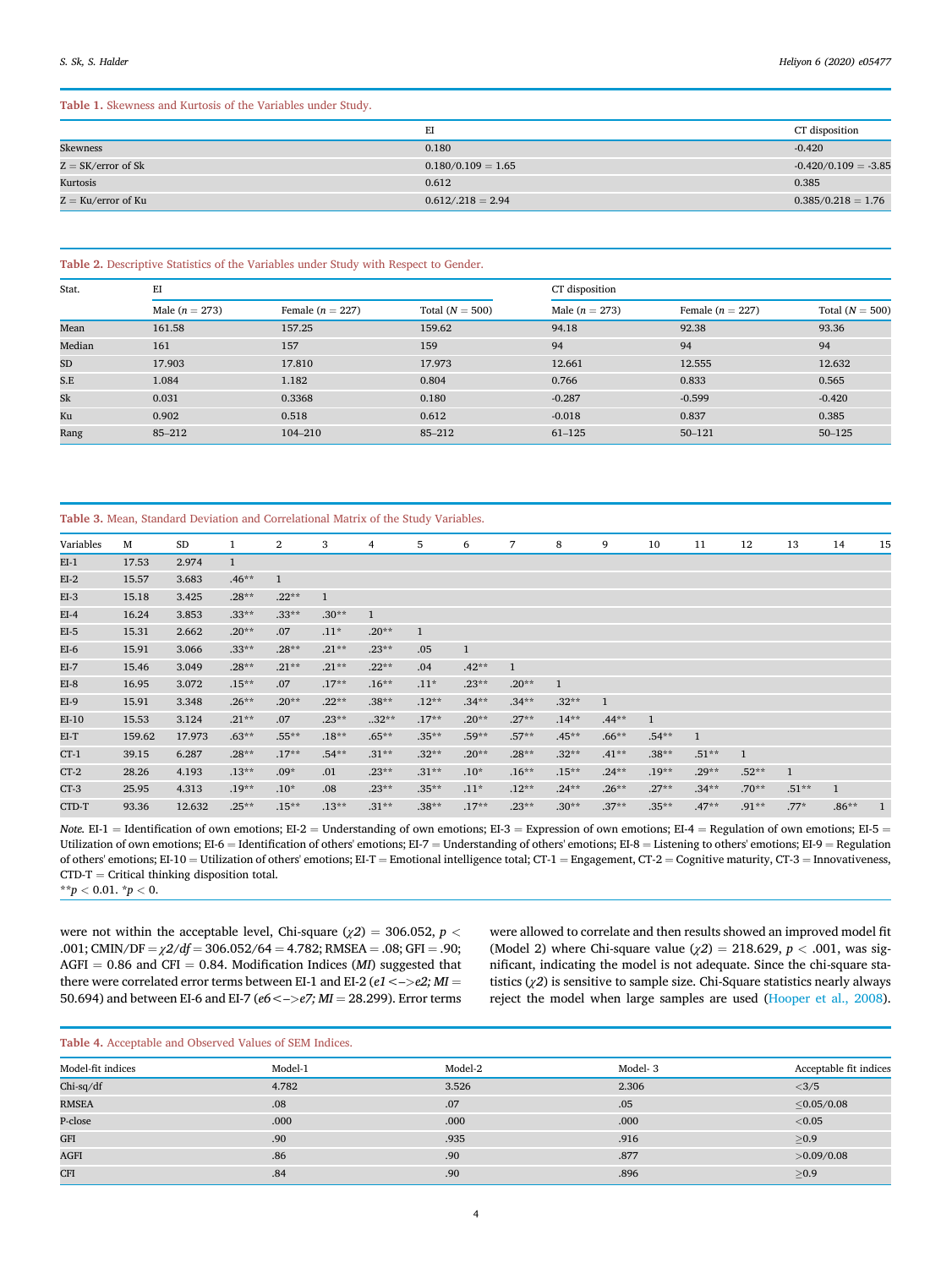Therefore it is necessary to look at others indices especially if the sample size exceeds 300 or when other indices of the model are acceptable (Roshani and Bagrecha, 2017). Other indices in the model fit were within the acceptable range, CMIN/DF= $\chi$ 2/df = 218.629/62 = 3.526, RMSEA  $= 0.07$ , GFI  $= 0.935$ ; AGFI  $= .905$  and CFI  $= 0.90$  (Table 4). Henceforth, it can be assumed that the hypothesised model reasonably fit the data.

Moreover, all the factor loadings for the indicators on the latent factors were significant ( $p < .001$ ), indicating that the latent factors (Table 5) were represented by their respective indicators. For EI, indicators of regulation of others' emotions showed the highest correlation coefficient ( $r = 0.67$ ) followed by regulation of own emotion ( $r =$ 0.57), use of others' emotion ( $r = 0.55$ ), identification of own emotion  $(r = 0.49)$ , understanding of others emotion  $(r = 0.47)$ , identification of others' emotion ( $r = 0.45$ ), expression of own emotion ( $r = 0.41$ ), listening of others' emotion ( $r = 0.40$ ), understanding of own emotion  $(r = 0.35)$  and use of own emotion  $(r = 0.31)$ . For CT disposition, indicator of engagement had highest level of coefficient  $(r = 0.92)$  followed by innovativeness ( $r = 0.0.75$ ) and cognitive maturity ( $r = 0.59$ ) (Table 5).

In the gender (male  $&$  female) specific model (Model 3) the number of distinct sample moment was 182 and number of distinct parameters to be estimated was 58, hence the degree of freedom was  $(182-58) = 124$ . The model fit indices were in the accepted level, CMIN/DF =  $285.942/124$  = 2.306, RMSEA = 0.05, GFI = 0.916, AGFI = 0.877 and CFI = 0.896 (Table 4). Therefore, it can be concluded that the hypothesised model indicated a good fit of gender-wise sample model.

#### *4.4. Hypothesis Testing*

It was shown in the model that (Table 6, Figure 2) EI had a significant direct effect on CT disposition ( $\beta = 0.64$ ,  $p < 0.001$ ). EI explained 40%  $(R^2$  = 0.40) of variance in CT disposition. Thus, the hypothesis that "there will be a positive significant effect of EI on CT disposition" is accepted.

In gender-specific model it was found that (Table 6) EI also had significant direct effect on CT disposition for both male ( $\beta$  = 0.57*, p* < 0.001) and female ( $\beta = 0.72, \, p < 0.001$ ) and explained 32% ( $R^2 = 0.32$ ) and 52% ( $R^2$   $=$  0.52) of the variance in CT disposition for male (Figure 3) and female (Figure 4) respectively.

Chi-square (χ*2) difference test* was used to check the multi-group moderation across the groups, separately for all groups. *First,* the unconstrained model fit was evaluated, with path estimates calculated individually for each group. *Second,* a constrained model was evaluated where the path estimate of one of the path is constrained to be equal between groups. *First,* the unconstrained model was tested that resulted in  $\gamma$ 2 = 285.942, *df* = 124. *Second*, constrained model was tested that resulted in  $\chi$ 2 = 293.261, *df* = 134 (Table 7).

The  $\chi$ 2 difference test ( $\chi$ 2 = 7.319*, df* = 10) for constrained model and unconstrained model was not found to be significant ( $p = 0.695$ ) at 5% level. This indicated that the model was invariant at the group level, implying no moderation of gender. This implies that the effect of EI on CT disposition was equal for both male and female, thus, the hypothesis that the effect of EI on CT disposition will vary with respect to gender is rejected.

#### 5. Discussion

As a general stereotypical misconception, that emotion intervenes and affects our thinking process; emerging theoretical conception supported the mutual positive relation of the two. Elder (1996) argued that the human mind is composed of at least three main functions; namely, cognition, feelings, and volition. While processing is in progress, these three functions, though theoretically distinctive, have a dynamic and intimate relation to each other. It was argued that thoughts and emotions are inextricably bound (Ghanizadeh and Moafian, 2011; McLaughlin, 2003). Theory of EI holds the view that emotion can be utilised to facilitate thinking process (Mayer, 2009). Following this conceptual and theoretical background present research endeavour intended to examine the effect of self-reported EI on behavioural disposition of CT of first-year undergraduate students. It was revealed that EI was effective for CT disposition which was supported in terms of CT skill. Ghanizadeh and Moafian (2011) having EFL (English as a Foreign Language) students and Ebrahimi and Moafian (2012) having EFL high school teachers showed that Bar-On EQ had a significant effect on CT skill. The study by Madadkhani and Nikoogoftar (2015) reported that emotional clarity that is one of the factors of EI was effective for CT disposition.

In the present study first-year undergraduate students' self-perceived EI in terms of identification, understanding, expression or listening, regulation and use of emotions (own and others) were found to be effective for their behavioural disposition of CT in terms of engagement, cognitive maturity and innovativeness.

Substantially, emotions are inter-connected with instincts (Levine, 2017; Gu et al., 2019). Our emotions cater the information of psycho-physiological response that prepares the person to react adaptively (Cosmides and Tooby, 2000; Scherer et al., 2013). For example, happiness emotion promotes social bonding; anger makes relational problems. So, knowing emotion can help in anticipating the responses. Perceive or identify emotion is one of the factors of EI which convey others' mental states, intentions and future behaviour (Jang and Elfenbein, 2015). Further, emotional understanding, implies understanding

| Table 5. Standardized Regression Weights of Indicators onto Underlying Latent Factors. |  |
|----------------------------------------------------------------------------------------|--|
|----------------------------------------------------------------------------------------|--|

| Observed variable (Indicators) |                                           | Latent variable | Regression weights | P values        |
|--------------------------------|-------------------------------------------|-----------------|--------------------|-----------------|
| $EI-1$                         | $\longleftarrow$                          | EI              | 0.489              | P < 0.001       |
| $EI-2$                         | $\overline{\phantom{a}}$                  | EI              | 0.351              | P < 0.001       |
| $EI-3$                         | $\longleftarrow$                          | EI              | 0.409              | P < 0.001       |
| $EI-4$                         | $\overline{\phantom{a}}$                  | EI              | 0.572              | P < 0.001       |
| $EI-5$                         | $\longleftarrow$                          | EI              | 0.309              | P < 0.001       |
| $EI-6$                         | $\longleftarrow$                          | EI              | 0.451              | P < 0.001       |
| $EI-7$                         | $\longleftarrow$                          | EI              | 0.467              | P < 0.001       |
| $EI-8$                         | $\longleftarrow$                          | EI              | 0.402              | P < 0.001       |
| EI-9                           | $\longleftarrow$                          | EI              | 0.671              | P < 0.001       |
| $EI-10$                        | $\longleftarrow$                          | EI              | 0.555              | $\rm P < 0.001$ |
| $CT-1$                         | $\overline{\phantom{a}}$                  | CT disposition  | 0.918              | P < 0.001       |
| $CT-2$                         | $\longleftarrow$                          | CT disposition  | 0.589              | P < 0.001       |
| $CT-3$                         | $\overline{\left\langle \right. \right.}$ | CT disposition  | 0.759              | P < 0.001       |

*Note.* EI-1 = Identification of own emotion, EI-2 = Understanding of own emotion, EI-3 = Expression of own emotion, EI-4 = Regulation of own emotion, EI-5 = Use of own emotions, EI-6 = Identification of others emotion, EI-7 = Understanding of others emotion, EI-8 = Listening of others emotion, EI-9 = Regulation of others emotion,  $E-I-10 =$  Use of others emotions; CT-1 = Engagement, CT-2 = Cognitive Maturity and CT-3 = Innovativeness.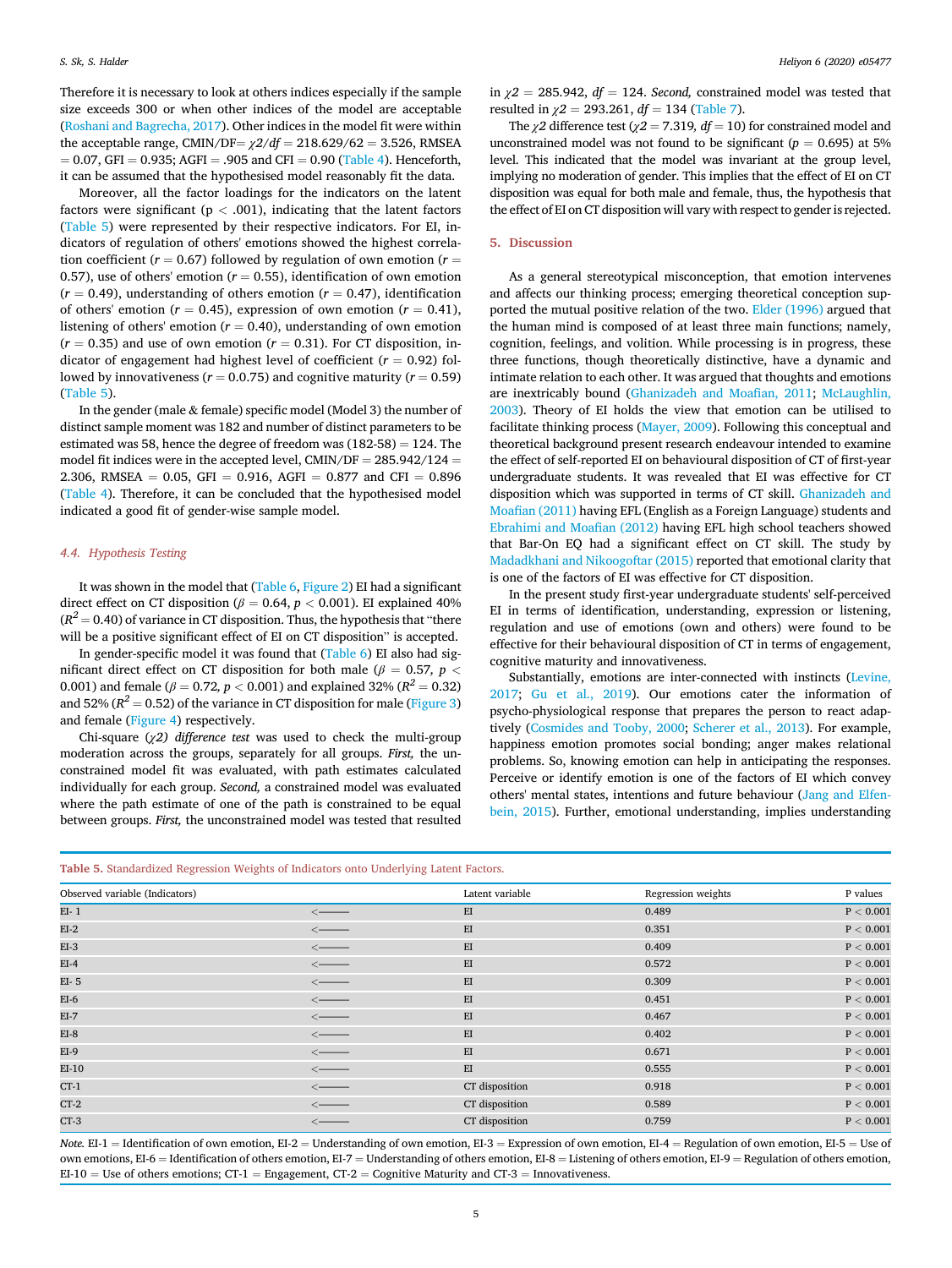|            |                           |      | $R^2$ | S.E   | C.R   | P values  |
|------------|---------------------------|------|-------|-------|-------|-----------|
| All Sample | CT disposition $\lt$ - EI | 0.64 | 0.40  | 0.298 | 8.485 | P < 0.001 |
| Male       | CT disposition $\lt$ - EI | 0.57 | 0.32  | 0.373 | 5.995 | P < 0.001 |
| Female     | CT disposition $\lt$ - EI | 0.72 | 0.52  | .453  | 6.145 | P < 0.001 |

# Table 6. Regression Prediction of CT Disposition by EI.



Figure 2. Latent Variable Regression Path Model for Overall Sample ( $N = 500$ ).

the complexity of emotional blending and how one emotional situation transforms into another, may forecast the subsequent changes the emotional response of any situation. Therefore, emotional perception and its understanding help to anticipate others behaviour (Bennett et al., 2005; Pons et al., 2004) which is related to dispositional characteristics of CT (i.e., engagement) (Irani et al., 2007; Ricketts and Rudd, 2004).

EI enables people to address the problems from multitude perspectives (Salovey et al., 2000), further, it caters required information, emotional cues and resources regarding problematic situation in which person can determine to use appropriate problem-solving strategies in a specific situation (Saklofske et al., 2007; Salovey et al., 2002). Therefore persons can confidently make decision to use the strategies to solve problems. Deniz (2013) concluded that EI positively improves problem-solving skill. Emotion regulation, processes of controlling of when, which emotion arises and how we experience and express them (Gross, 2008), helps in decision-making process reducing the negative emotional experience under risky situations (Heilman et al., 2010).

Furthermore, utilisation of emotion, one of the factors of EI, assist in our reasoning, problem-solving, decision-making and taking into account other people's perspectives (Mayer et al., 2002, as cited in Fiori and Vesely-Maillefer, 2019). A person with disposition of 'engagement' looks for opportunities to use their reasoning skill as they are confident about problem-solving and decision-making. Hence being emotionally intelligent, students might be possessed with the disposition of engagement, one of the factors of CT disposition.

One of the qualities that critical thinker possess is impulsiveness (Arockiasamy, 2014), means they don't want to get unsound solution quickly rather want to think and reason before choosing the conclusion and in that process control of emotion should be pre-conditioned, emotional hijacking should not be entertained to reach a reasonable conclusion, therefore effective management or control of emotion (EI) can inculcate impulsivity, which is the virtue of critical thinker. So it is apparent that emotionally intelligent students can be good critical thinker.

Individuals good at recognizing and understanding emotion are open to different experiences and new ideas (Cherry, 2018). Anemotionally intelligent person possesses the personality of openness to experience and agreeableness Mayer et al., 2004. They are creative, open-minded and broader thinker (Caruso et al., 2002; George, 2000). Therefore, when undergraduate students possess EI they tend to consider others opinion and diverse possibilities of situations or issues. They would not think always right rather tend to accept others thought to change their own if necessary which in turn might lead to disposition of cognitive maturity, that is one of the factors of CT disposition. Persons with 'cognitive maturity' are open-minded and listen to others point of views (Irani et al., 2007; Ricketts and Rudd, 2004).

Persons with the disposition of innovativeness (factor of CT disposition) generally shows curiosity while looking for new knowledge (Irani et al., 2007; Ricketts and Rudd, 2004) which are characteristics of intrinsically motivated students who are curious to explore their interests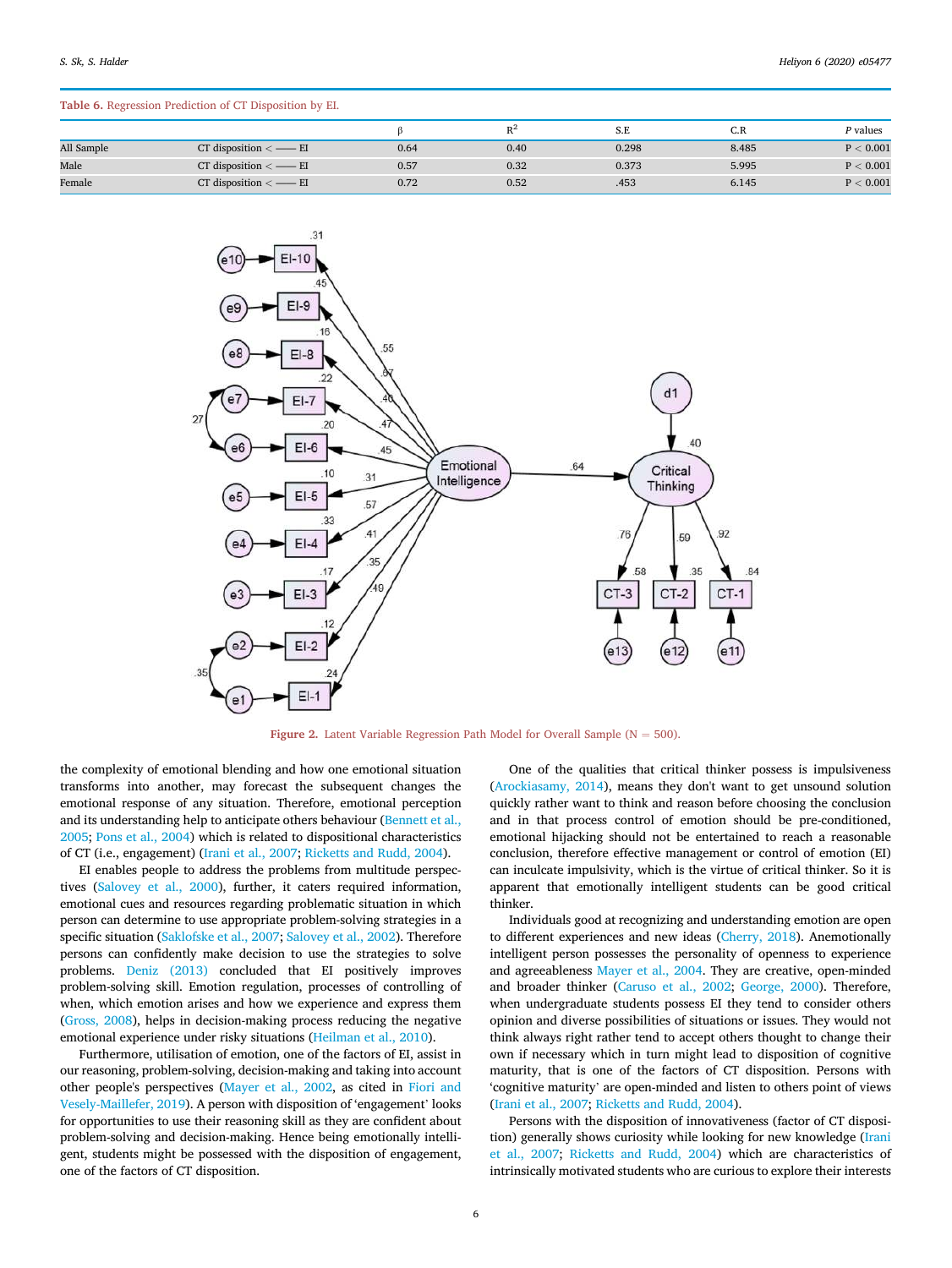





Figure 4. Latent Variable Regression Path Model for Female Sample ( $n = 227$ ).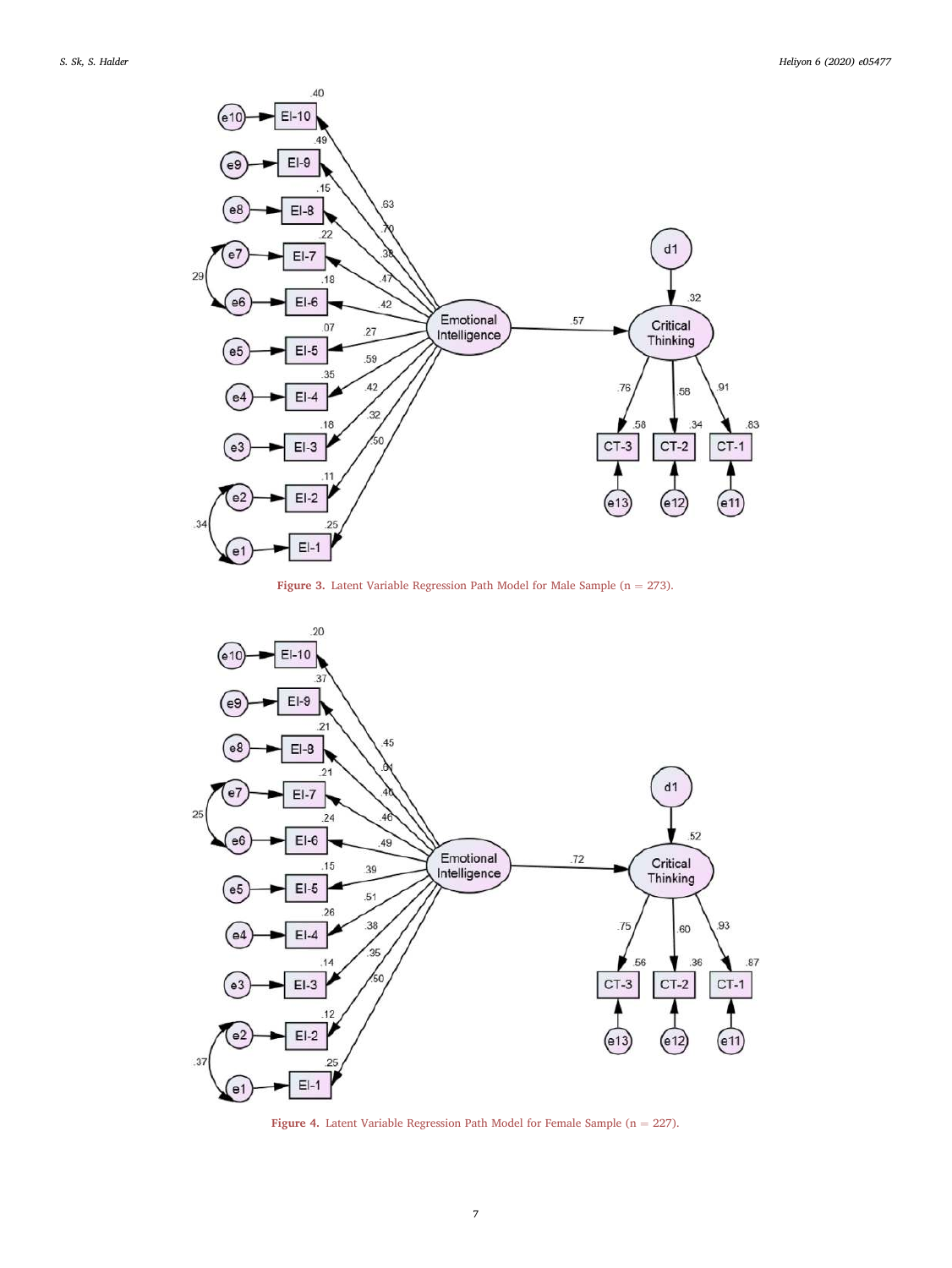Table 7. Testing of Gender as Moderator in the Model.

| Tuble 7: Testing of Senacr as moderator in the model. |                        |                      |                                      |
|-------------------------------------------------------|------------------------|----------------------|--------------------------------------|
| Model<br>Characteristics                              | Unconstrained<br>Model | Constrained<br>Model | Model Differences ( $\Delta \chi$ 2) |
| Chi-Square $(\chi 2)$                                 | 285.942                | 293.261              | $7.319**$                            |
| df                                                    | 124                    | 134                  | 10                                   |
| <b>CFI</b>                                            | 0.896                  | 0.898                | $\overline{\phantom{0}}$             |
| RMSEA                                                 | 0.051                  | 0.49                 | $\overline{\phantom{a}}$             |
| Note. **Not significant.                              |                        |                      |                                      |

(Valerio, 2012), accepts challenges and are excited to learn (Kivetz, 2003). This intrinsic motivation is mediated and promoted by EI (Atiq et al., 2015). Further, emotionally intelligent persons' locus of control is internal (Omoniyi and Adelowo, 2014) and person with an internal locus of control are generally inquisitive in nature (Beaven-Marks, 2017), curious and tend to seek more information about any task perform (Millet, 2005), which are the dispositional characteristics of CT (i.e., innovativeness). Therefore, students who possess EI might show dispositional characteristics of CT, i.e., innovativeness.

Present research revealed no gender difference in of EI on CT disposition which was supported earlier researchers (Ebrahimi and Moafian, 2012; Ghanizadeh and Moafian, 2011) They reported that gender did not play moderator role in Bar-On EI and Watson-Glaser CT appraisal (CT skill). Inconsistent with correlation study present study revealed no gender moderation in the regression model and also suggested that EI had an independent effect on CT disposition regardless of the gender of students in transition phase. There were some common issues among undergraduate students especially first-year students irrespective of gender, like homesickness, emotional attachment to opposite gender, test anxiety and adjustment difficulties in the new academic environment etc. Researchers (e.g., Busari, 2012; Gefen and Fish, 2012) reported some common stressors like financial stressors, stressors related to interpersonal relationship and academic stressors as experienced by both male and female. Further, no significant gender difference was reported among college students in various spheres like adjustment at home, educational adjustments, social adjustment and emotional adjustment (Chowhan et al., 2019). Both males and females participants may be similar in terms of perceiving, understanding and controlling the surroundings they belong to since the very beginning of the course. Thus the common issues experienced by the first-year students may uphold the non-significant moderating role of gender in relation to EI and CT disposition. Further, the literature showed contradicting outcomes in relation to the role of gender in EI and CT disposition. Therefore assessing the gender role regarding the interplay between EI and CT disposition is difficult which may justify and explain the present research outcomes.

# 6. Implication and Conclusion

Results revealed a significant effect of EI on CT disposition irrespective of gender. Students admitted to undergraduate level should be oriented about emotional information and literacy to build behavioural disposition of CT which is one of the prime necessity at higher education. Both qualities might help to reduce the pressure at this crucial phase and assist in adjustment and adaptability of students in the newly found environment. Students enter into higher education environment with hope, dreams for a better future ahead and hence go through feelings of tense due to new peers, environment, free from parental control. From the developmental perspective, they belong to late adolescence period when they need to be judgemental and take an effective decision regarding future personal and professional life and solve their own problems on daily basis. In the newfound environment, they should take precautionary measures about problematic situations that they arrive with. Sometimes negative thought, stress and frustration overpower them and limit their abilities. Emotional control and understanding of own and others emotion, proper utilisation of emotion to take action might enable them to overcome the situation. Hence the development of EI and behavioural disposition of CT is important to them. A collective effect of such interaction may lead them to solve their problems effectively.

## 7. Delimitation of the Study

Nevertheless, the limitations of the study should be taken into account. The participants were selected from only first-year undergraduate students hence the result cannot be generalised for the entire undergraduate level. The same study further may be replicated with time-series design with longitudinal approaches and experimental settings. Data were collected using self-reported questionnaire which is subject to response bias.

Despite these limitations, the study may add the culture and population-specific outcomes regarding the association between EI and CT disposition of first-year undergraduate students which is lacking in the existing literature. Although there is mention of the non-significant moderating role of gender in relation to EI and CT skill, the present study highlights and endorses empirically the non-significant moderating role of gender in relation to EI and CT disposition that was missing in the literature.

# **Declarations**

#### *Author contribution statement*

Sahanowas Sk, Santoshi Halder: Conceived and designed the experiments; Performed the experiments; Analyzed and interpreted the data; Wrote the paper.

# *Funding statement*

This research did not receive any specific grant from funding agencies in the public, commercial, or not-for-profit sectors.

#### *Data availability statement*

The data that has been used is confidential.

## *Declaration of interests statement*

The authors declare no conflict of interest.

#### *Additional information*

No additional information is available for this paper.

## Acknowledgements

The authors would like to thank the head of the institutions and participants for their willingness and voluntary participation.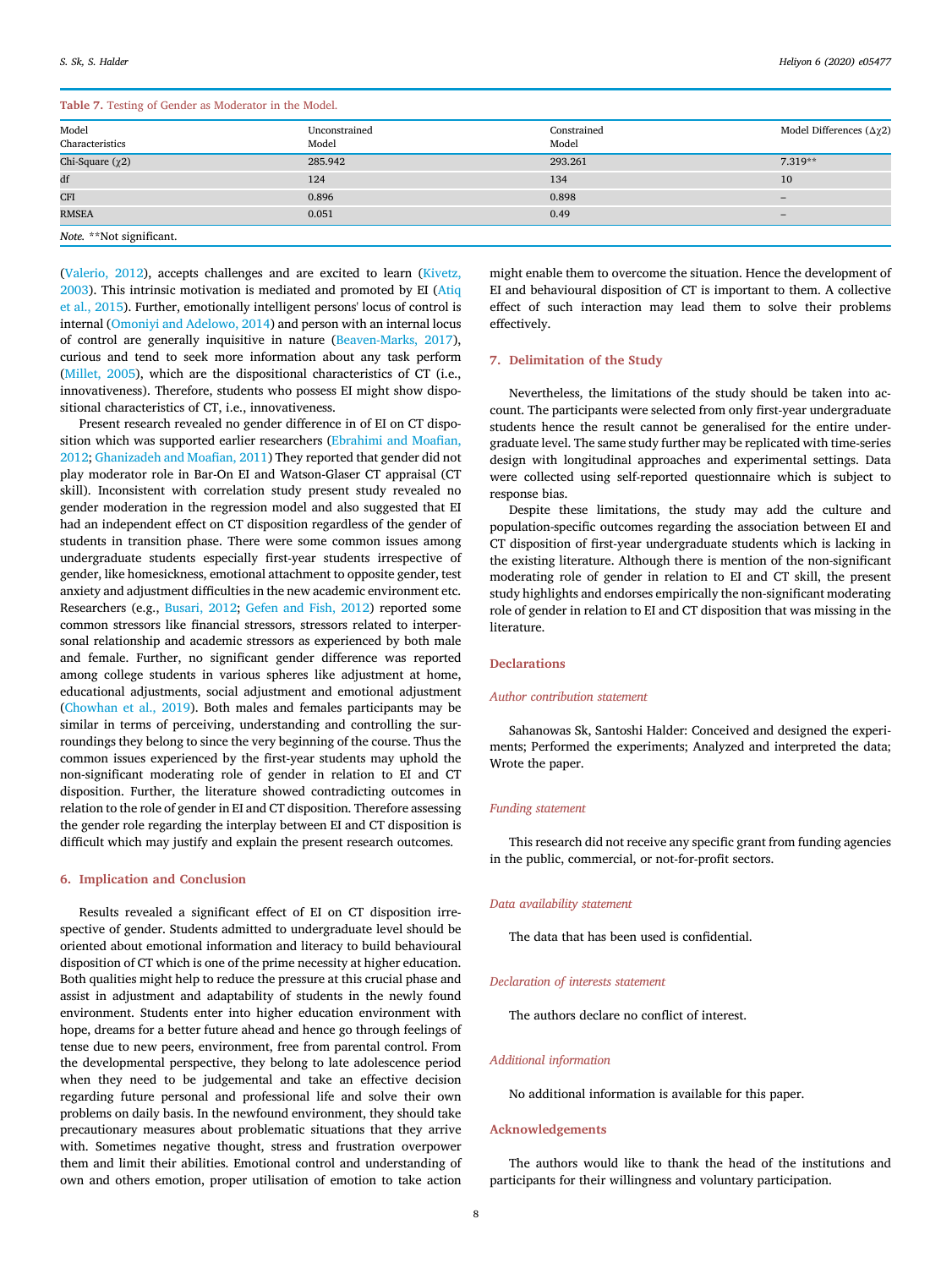#### References

- Aafreen, M.M., Priya, V.V., Gayathri, R., 2018. Effect of stress on academic performance of students in different streams. Drug Invent. Today 10 (9), 1776–1780.
- Ababu, G.B., Yigzaw, A.B., Besene, Y.D., Alemu, W.G., 2018. Prevalence of adjustment problem and its predictors among first-year undergraduate students in Ethiopian university: a cross-sectional institution based study. Hindawi Psychiatr. J. 1–7.
- Aderi, M., Jdaitawi, M., Ishak, N.A., Jdaitawi, F., 2013. The influenceof demographic variables on university students' adjustment in north Jordan. Int. Educ. Stud. 6 (2), 172–178.
- Afshar, H.S., Rahimi, M., 2014. The relationship among critical thinking, emotional intelligence, and speaking sbilities of Iranian EFL learners. Procedia- Soc. Behav. Sci. 136, 75–79.
- Ahmad, S., Bangash, H., Khan, S.A., 2009. Emotional intelligence and gender differences. Sarhad J. Agric. 25 (1), 127–130.
- Ahmad, M.A., Duskri, M., 2018. Gender differences of mathematical critical thinking skills of secondary school students. J. Phys. Conf. 1–6.
- Arbuckle, J.L., 2005. AMOS 6.0 User's Guide. Amos Development Corporation, Spring House, PA.
- Arockiasamy, S., 2014. Emotional Intelligence, Critical Thinking and Stress Management of High School Teachers. Doctoral dissertation, Manonmaniam Sundaranar University, Tamil Nadu, India. http://hdl.handle.net/10603/90708.
- Atiq, M.M., Farooq, A., Ahmad, H.M., Humayoun, A.A., 2015. The impact of emotional intelligence on motivation, empowerment and organization structures: a case of universities in Islamabad. J. Basic Appl. Sci. Res. 5 (6), 22–31.
- Awang, Z., 2012. Structural Equation Modeling Using AMOS Graphic. Penerbit Universiti Teknologi MARA.
- Beaven-Marks, K., 2017. The 'Locus of Control' Scale. Hypnotherapy Training Company. https://hypnotc.com/locus-of-control-scale-hypnotherapy/.
- Bennett, D.S., Bendersky, M., Lewis, M., 2005. Antecedents of emotion knowledge: predictors of individual differences in young children. Cognit. Emot. 19 (3), 375–396.
- Bensley, D.A., 2006. Why great thinkers sometimes fail to think critically. Skeptical Inq. 30, 47–52.
- Brasseur, S., Gregoire, J., Bourdu, R., Mikolajczak, M., 2013. The profile of emotional competence (PEC): development and validation of a self-reported measure that fits dimensions of emotional competence theory. PloS One 8 (5), 1–8.
- Brookfield, S., 1987. Developing Critical Thinkers: Challenging Adults to Explore Alternative Ways of Thinking and Acting. Jossey-Bass Publishers, San Francisco.
- Brackett, M.A., Katulak, N., 2007. The emotionally intelligent classroom: skill-based training for teachers and students. In: Ciarrochi, J., Mayer, J.D. (Eds.), Improving Emotional Intelligence: A Practitioner's Guide. Psychology Press/Taylor & Francis, New York, pp. 2–27.
- Bratianu, C., 2015. Organizational knowledge dynamics: managing knowledge creation, acquisition, sharing, and transformation. IGI Global, Hershey.
- Browne, M.W., Cudeck, R., 1993. Alternative ways of assessing model fit. In: Bollen, K.A., Long, J.S. (Eds.), Testing Structural Equation Models. Sage, Newbury Park, CA, pp. 136–162.
- Busari, A.O., 2012. Identifying difference in Perceptions of academic stress and reaction to stressors based on gender among first-year University students. Int. J. Humanit. Soc. Sci. 2 (14), 138–146. http://www.ijhssnet.com/journals/Vol\_2\_No\_14\_Special \_Issue\_July\_2012/19.pdf.
- Butler, A., Pentoney, C., Bong, M.P., 2017. Predicting real-world outcomes: critical thinking ability is a better predictor of life decisions than intelligence heather. Think. Skills Creativ. 25, 38–46.
- Byrne, B.M., 2006. Structural Equation Modelling with EQS: Basic Concepts, Applications, and Programming, second ed. Erlbaum, Mahwah, NJ.
- Byrne, B.M., 2010. Structural Equation Modeling with AMOS: Basic Concepts, Applications, and Programming, second ed. Erlbaum, Mahwah, NJ.
- Calderon, A., 2018. Massification of Higher Education Revisited. RMIT University, Melbourne, Australia. http://cdn02.pucp.education/academico/2018/08/23165810 /na\_mass\_revis\_230818.pdf.
- Cartreine, J., 2016. More than sad: depression affects your ability to think [Web log post]. https://www.health.harvard.edu/blog/sad-depression-affects-ability-think\_201 605069551.
- Caruso, D.R., Mayer, J.D., Salovey, P., 2002. Emotional intelligence and emotional leadership. In: Riggio, M. (Ed.), Multiple Intelligences and Leadership: LEA's Organization and Management Series. Lawrence Earlbaum, Mahwah, NJ, pp. 55–74.
- Cherry, K., 2018. How Psychologists Evaluate Intelligence. https://www.verywellmind.c om/theories-of-intelligence-2795035.
- Chin, W.W., Todd, P.A., 1995. On the use, usefulness, and ease of use of structural equation modeling in MIS research: a note of caution. MIS Q. 18, 237–246.
- Chinda, T., Techapreechawong, S., Teeraprasert, S., 2012. An Investigation of Relationships between Employees' Safety and Productivity. https://tinyurl.com /y9l3uofq.
- Chowhan, A., Sakshi, Ravees, S., 2019. Gender differences in adjustment amongst the college students of Jammu city. Int. J. Appl. Res. 5 (8), 17–20. http://www.allresea rchjournal.com/archives/2019/vol5issue8/PartA/5-7-138-320.pdf.
- Cosmides, L., Tooby, J., 2000. Evolutionary psychology and the emotions. In: Lewis, M., Haviland-Jones, J.M. (Eds.), Handbook of Emotions, second ed. Guilford Press, New York, pp. 91–115.
- Damasio, A.R., 2000. A second chance for emotion. In: Lane, R.D., Nadel, L. (Eds.), Series in Affective Science. Cognitive Neuroscience of Emotion. Oxford University Press, pp. 12–23.
- Damasio, A.R., 2005. Descartes' Error: Emotion, Reason and the Human Brain. Penguin, New York. https://tinyurl.com/y55o4xgf.

Deniz, S., 2013. The relationship between emotional intelligence and problem solving skills in prospective teachers. Educ. Res. Rev. 8 (24), 2339–2345.

- Dutoğlu, G., Tuncel, M., 2008. The relationship between candidate teachers' critical thinking tendecies and their emotional intelligence levels. Abant Izzet Baysal Üniversitesi Eğitim Fakültesi Dergisi 8 (1), 11-32.
- Ebrahimi, M.R., Moafian, F., 2012. Does emotional intelligence or self–efficacy have something to do with high school English teachers' critical thinking, considering demographic information? Int. J. Ling. 4 (4), 224–242.
- Elder, L., 1996. Critical thinking and emotional intelligence. Inq. Crit. Think. Across Discip. 16 (2). https://tinyurl.com/bqahbmt.
- Facione, P.A., 1990. Critical thinking: a statement of expert consensus for purposes of educational assessment and instruction: research findings and recommendations. In: ERIC Document Reproduction Service No. ED318936. https://files.eric.ed.gov/fu lltext/ED315423.pdf.
- Facione, P.A., 2000. The disposition toward critical thinking: its character, measurement, and relation to critical thinking skill. Informal Log. 20 (1), 61–84.
- Facione, P., 2010. Critical Thinking: what it Is and Why it Counts? Insight Assessment. https://www.nyack.edu/files/CT\_What\_Why\_2013.pdf.
- Facione, P.A., Facione, N., Giancarlo, C., 2001. California Critical Thinking Disposition Inventory: CCTDI Inventory Manual. California Academic Press, Millbrae, CA.
- Fernandez-Berrocal, P., Cabello, R., Castillo, R., Extremera, N., 2012. Gender differences in emotional intelligence: the mediating effect of age. Behavioral Psychology/ Psicología Conductual 20, 77–89.
- Fiori, M., Vesely-Maillefer, A.K., 2019. Correction to: emotional intelligence as an ability: theory, challenges, and new directions. In: Keefer, K., Parker, J., Saklofske, D. (Eds.), *Emotional Intelligence in Education*. The Springer Series on Human Exceptionality. Springer, Cham.
- Franco, A.R., Costa, P.S., Almeida, L.S., 2017. Do critical thinkers drink too much alcohol, forget to do class assignments, or cheat on exams? Using a critical thinking measure to predict college students' real-world outcomes. Psychol. Stud. 62 (2), 178–187.
- Gaskin, J., 2012. Stats Wiki and Stats Tools Package. http://statwiki.kolobkreations.com/
- . Gefen, D.R., Fish, M.C., 2012. Gender differences in stress and coping in first-year college students. J. Coll. Orientat. Trans. 19 (2), 18–31.
- George, J.M., 2000. Emotions and leadership: the role of emotional intelligence. Hum. Relat. 53, 1027–1055.
- Ghanizadeh, A., Moafian, F., 2011. Critical thinking and emotional intelligence: investigating the relationship among EFL learners and the contribution of age and gender. Iran. J. Appl. Lingu. 14 (1), 23–48.
- Goleman, D., 1998. Working with emotional intelligence. Bantam Books.
- Goroshit, M., 2018. Academic procrastination and academic performance: an initial basis for intervention. J. Prev. Interv. Community 46 (2), 131–142.
- Government of India, 2018. All India Survey on Higher Education 2017-18. Ministry of Human Resource Development, Department of Higher Education, New Delhi. https:// epsiindia.org/wp-content/uploads/2019/02/AISHE-2017-18.pdf.
- Gross, J.J., 2008. Emotion regulation. In: Lewis, M., Haviland-Jones, J.M., Barrett, L.F. (Eds.), Handbook of Emotions, third ed. Guilford Press, New York, pp. 497–512.
- Gu, S., Wang, F., Patel, N.P., Bourgeois, J.A., Huang, J.H., 2019. A model for basic emotions using observations of behavior in Drosophila. Front. Psychol. 10. Article 781.
- Haghani, F., Aminian, B., Kamali, F., Jamshidian, S., 2011. Critical thinking skills and their relationship with emotional intelligence in medical students of introductory clinical medicine (ICM) course in Isfahan University of Medical Sciences. Iran. J. Med. Educ. 10 (5), 1–12.
- Hasanpour, M., Bagheri, M., Heidari, F.G., 2018. The relationship between emotional intelligence and critical thinking skills in Iranian nursing students. Med. J. Islam. Repub. Iran 32 (40), 1–4.
- Hashemiannejad, F., Oloomi, S., Oloomi, S., 2016. Examine the relationship between critical thinking and happiness and social adjustment. Int. Acad. J. Soc. Sci. 3 (6), 42–47.
- Heidari, M., Ebrahimi, P., 2016. Examining the relationship between critical-thinking skills and decision-making ability of emergency medicine students. Indian J. Crit. Care Med. 20 (10), 581–586.
- Heilman, R.M., Crisan, L.G., Houser, D., Miclea, M., Miu, A.C., 2010. Emotion regulation and decision making under risk and uncertainty. Emotion 10 (2), 257–265.
- Hooper, D., Coughlan, J., Mullen, M.R., 2008. Structural equation modelling: guidelines for determining model fit. Electron. J. Bus. Res. Methods 6 (1), 53–60.

Irani, T., Rudd, R., Gallo, M., Ricke\_ s, J., Friedel, C., Rhoades, E., 2007. Critical Thinking Instrumentation Manual. http://step.ufl.edu/resources/critical\_thinking/ctmanual.pdf.

- 7. Elsevier, Oxford, pp. 483–489. Joseph, D.L., Newman, D.A., 2010. Emotional intelligence: an integrative meta-analysis and cascading model. J. Appl. Psychol. 95, 54–78.
- Joubert, C.P., 2015. The Relationship between Procrastination and Academic
- Achievement of High School Learners in North West Province, South Africa. Masters dissertation. University of South Africa. https://pdfs.semanticscholar.org/d568/a1ba 488c1059107b63a88346c747533d33f6.pdf.
- Kang, F., 2015. Contribution of emotional intelligence towards graduate students' critical thinking disposition. Int. J. Educ. Literacy Stud. 3 (4), 6–17.
- Kant, R., 2019. Emotional intelligence: a study on university students. J. Educ. Learn. (EduLearn) 13 (4), 441–446.
- Kaya, H., Şenyuva, E., Bodur, G., 2018. The relationship between critical thinking and emotional intelligence in nursing students: a longitudinal study. Nurse Educ. Today 68, 26–32.

Jain, P., 2017. Adjustment among college students. Int. J. Adv. Sci, Res. Eng. 3 (5), 10–12. Jang, D., Elfenbein, H.A., 2015. Emotion, perception and expression of. In: Wright, James D. (Ed.), International Encyclopedia of the Social & Behavioral Sciences, second ed.,